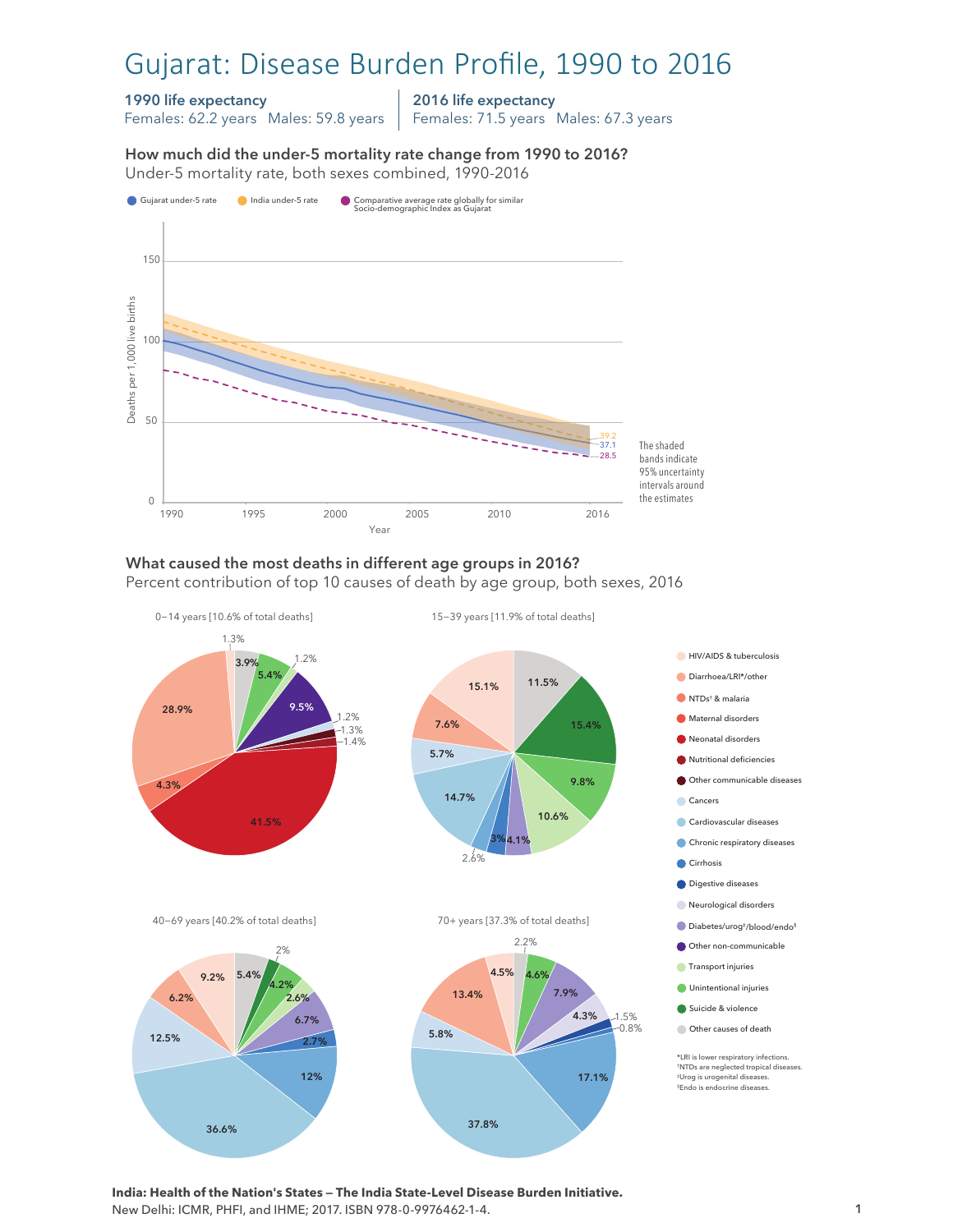# Proportion of total disease burden from:

## Premature death: 66.2% | Disability or morbidity: 33.8%

#### What caused the most years of life lost, by sex, in 2016?

Top 15 causes of YLLs, ranked by percent for both sexes combined, 2016



### What caused the most years lived with disability, by sex, in 2016?

Top 15 causes of YLDs, ranked by percent for both sexes combined, 2016



\*Sense organ diseases includes mainly hearing and vision loss.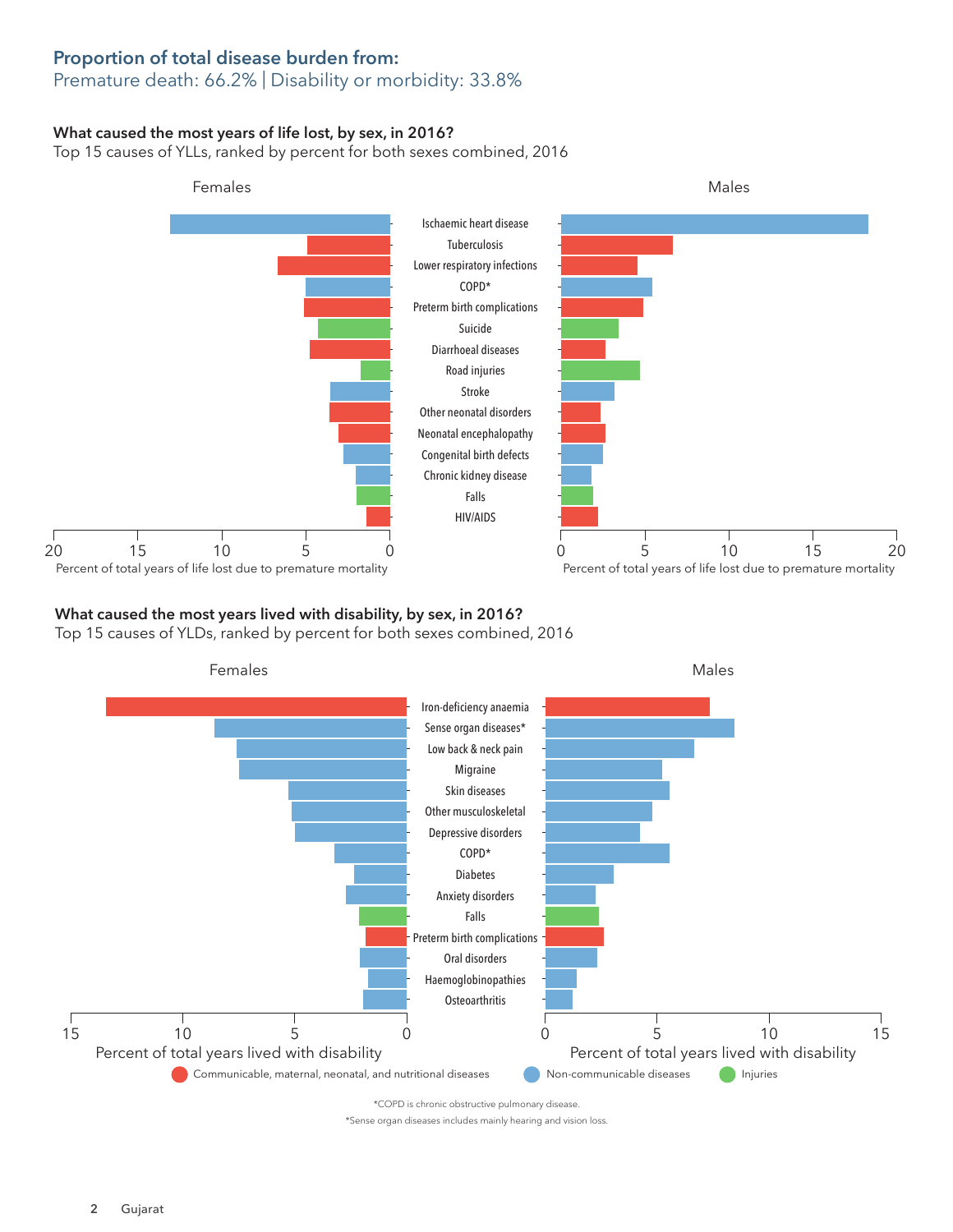# Proportion of total disease burden from: CMNNDs: 31.6% | NCDs: 56.7% | Injuries: 11.7%

How have the leading causes of death and disability combined changed from 1990 to 2016? How have the leading causes of death and disability combined changed from 1990 to 2016? Change in top 15 causes of DALYs, both sexes, ranked by number of DALYs, 1990–2016 Change in top 15 causes of DALYs, both sexes, ranked by number of DALYs, 1990–2016



What caused the most death and disability combined across age groups in 2016? What caused the most death and disability combined across age groups in 2016?



The number in the bracket on top of each vertical bar is the ratio of percent DALYs to population for that age group. The number in parentheses after each age group on the x-axis is the percent of population in that age group.